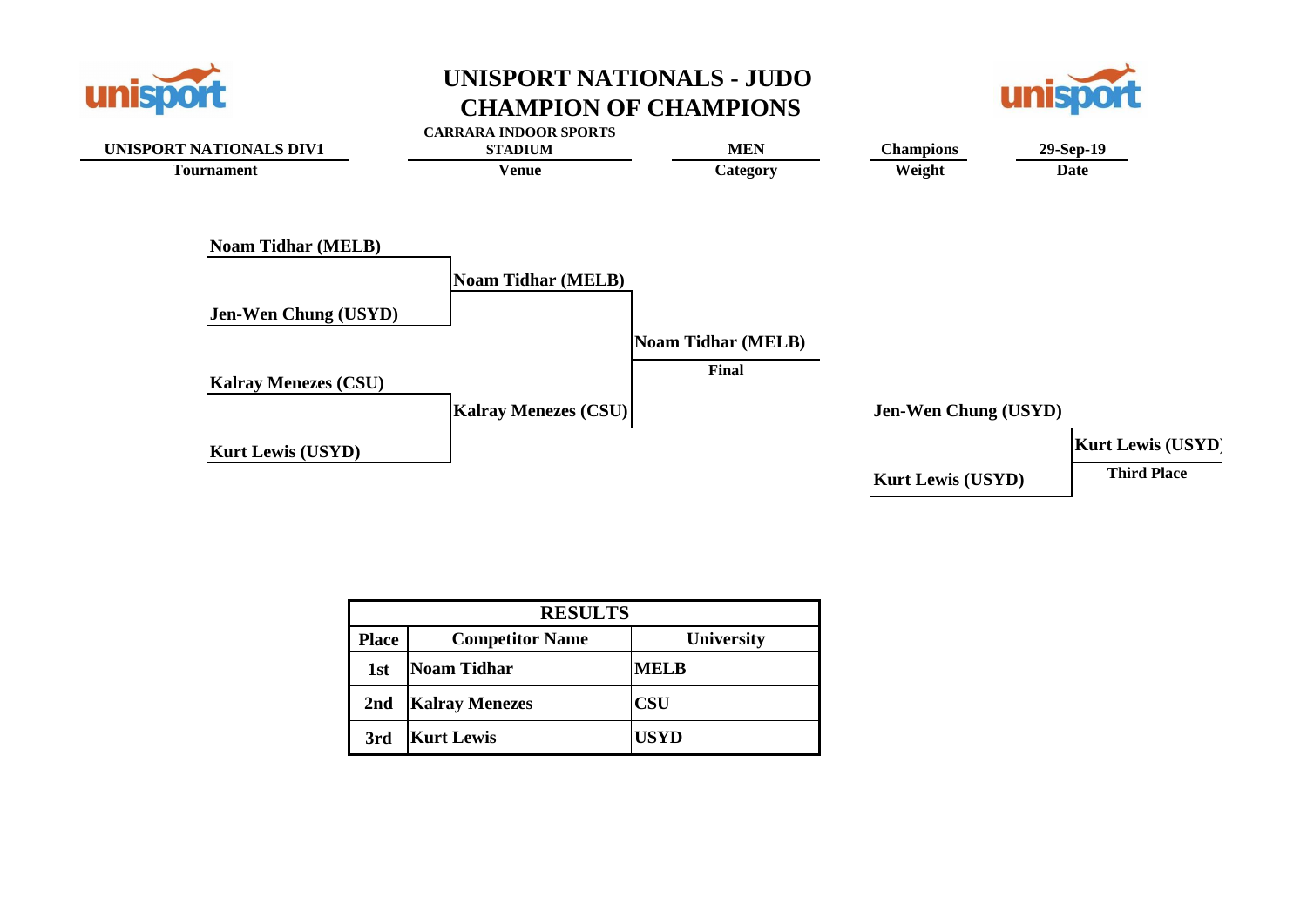

# **UNISPORT NATIONALS - JUDO CHAMPION OF CHAMPIONS**



|                   | UNISPORT NATIONALS DIV1 |            |                | <b>CARRARA INDOOR SPORTS STADIUM</b> |                |                  |              | Women            |                | <b>Champions</b> | 29.Sep-19               |  |  |  |
|-------------------|-------------------------|------------|----------------|--------------------------------------|----------------|------------------|--------------|------------------|----------------|------------------|-------------------------|--|--|--|
| <b>Tournament</b> |                         |            | <b>Venue</b>   |                                      |                |                  |              | Category         |                | Weight           | Date                    |  |  |  |
|                   |                         |            |                |                                      |                |                  |              |                  |                |                  |                         |  |  |  |
|                   | <b>Competitor Name</b>  | Uni        |                |                                      | $\overline{2}$ | $\mathbf{3}$     | Wins Pts Ord |                  |                |                  | Order of<br><b>Play</b> |  |  |  |
|                   | <b>Charisma</b>         | <b>UQ</b>  |                |                                      | $\bf{0}$       | $\bf{0}$         | $\bf{0}$     | $\boldsymbol{0}$ | 3              |                  | $1 - 2$                 |  |  |  |
|                   | <b>Ellen Wright</b>     | <b>UQ</b>  | $\overline{2}$ | <b>10</b>                            |                | $\boldsymbol{0}$ |              | <b>10</b>        | $\overline{2}$ |                  | $1 - 3$                 |  |  |  |
|                   | <b>Abigail Paduch</b>   | <b>ACU</b> | 3              | <b>10</b>                            | 10             |                  | 2            | 20               | $\mathbf 1$    |                  | $2 - 3$                 |  |  |  |
|                   |                         |            |                |                                      |                |                  |              |                  |                |                  |                         |  |  |  |
|                   |                         |            |                |                                      |                |                  |              |                  |                |                  |                         |  |  |  |

|              | <b>RESULTS</b>         |                   |  |  |  |  |  |  |  |  |  |
|--------------|------------------------|-------------------|--|--|--|--|--|--|--|--|--|
| <b>Place</b> | <b>Competitor Name</b> | <b>University</b> |  |  |  |  |  |  |  |  |  |
| 1st          | <b>Abigail Paduch</b>  | <b>ACU</b>        |  |  |  |  |  |  |  |  |  |
|              | 2nd Ellen Wright       | UQ                |  |  |  |  |  |  |  |  |  |
|              | 3rd   Charisma Taylor  |                   |  |  |  |  |  |  |  |  |  |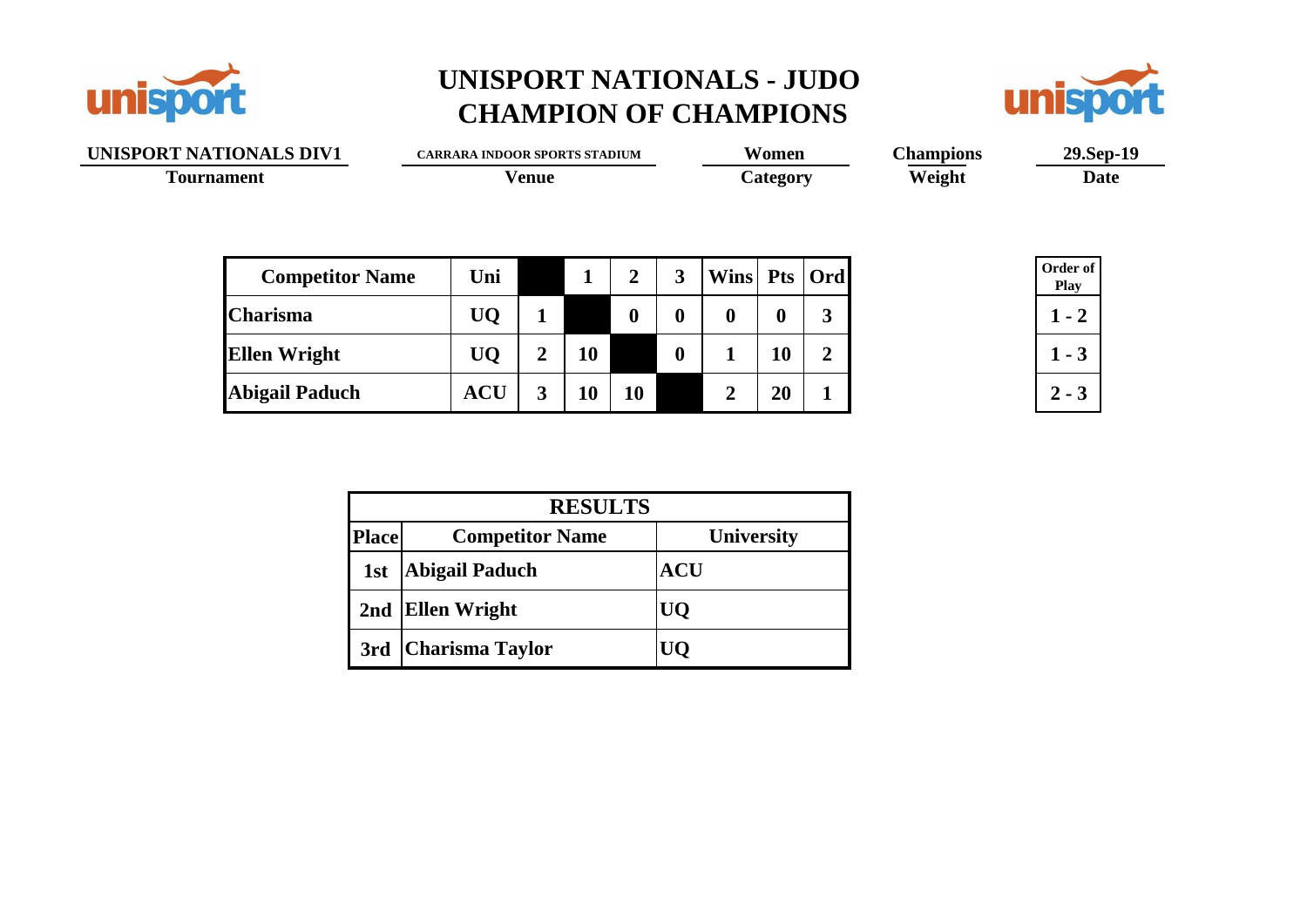

### **UNISPORT NATIONALS - JUDO TEAMS BOUT CONTROL ( 2 - 8 TEAMS)**



# **UNISPORT NATIONALS DIV1 CARRARA INDOOR SPORTS STADIUM MEN Teams 29-Sep-19**<br> **Category Date**



**Tournament Venue Category Date**

| Pool             |                         |                |                |                         |                         |                |                         |                         |                |                |            |                         |         |         |         |                      |            |                 |         |
|------------------|-------------------------|----------------|----------------|-------------------------|-------------------------|----------------|-------------------------|-------------------------|----------------|----------------|------------|-------------------------|---------|---------|---------|----------------------|------------|-----------------|---------|
| <b>Team Name</b> |                         | $\mathbf{1}$   | $\overline{2}$ | $\mathbf{3}$            | $\overline{\mathbf{4}}$ | 5              | 6                       | $\overline{7}$          | 8              | <b>Wins</b>    | <b>Pts</b> | Ord                     |         |         |         | <b>Order of Play</b> |            |                 |         |
|                  |                         |                | 5              | 4                       | $\overline{4}$          | 5 <sup>5</sup> | $\overline{\mathbf{4}}$ | 4                       | 5              | 31             | 62         |                         | 3       | 4       | 5       | 6                    | 7          |                 | 8       |
| <b>UNSW</b>      | 1                       |                | 10             | 8                       | 8                       | 10             | 8                       | 8                       | 10             |                |            | $\mathbf{1}$            | $1 - 2$ | $1 - 2$ | $1 - 2$ | $1 - 2$              | $1 - 2$    | $1 - 2$         | $1 - 3$ |
| <b>ANU</b>       | $\overline{2}$          | $\bf{0}$       |                | $\mathbf{3}$            | 4                       | 4              | $\overline{\mathbf{4}}$ | $\overline{2}$          | 5              | 22             | 44         | $\mathbf{3}$            | $1 - 3$ | $3 - 4$ | $3 - 4$ | $3 - 4$              | $3 - 4$    | $3 - 4$         | $2 - 8$ |
|                  |                         | $\bf{0}$       |                | 6                       | 8                       | 8              | 8                       | $\overline{4}$          | 10             |                |            |                         | $2 - 3$ | $1 - 4$ | $1 - 5$ | $5 - 6$              | $5 - 6$    | $5 - 6$         | $3 - 5$ |
| <b>UTS</b>       | 3                       | $\mathbf{1}$   | $\overline{2}$ |                         | 3 <sup>1</sup>          | $\overline{2}$ | $\boldsymbol{2}$        |                         | 4              | 15             | 30         | 5                       |         | $2 - 3$ | $2 - 3$ | $1 - 5$              | $1 - 7$    | $7 - 8$         | $6 - 7$ |
|                  |                         | $\overline{2}$ | 4              |                         | 6                       | 4              | $\overline{\mathbf{4}}$ | $\overline{2}$          | 8              |                |            |                         |         | $1 - 3$ | $4 - 5$ | $2 - 3$              | $3 - 6$    | $2 - 5$         | $2 - 4$ |
| AU               | $\overline{\mathbf{4}}$ | 1              |                | $\overline{2}$          |                         | $\mathbf{0}$   | $\mathbf{0}$            | $\mathbf{0}$            | $\mathbf{2}$   | 6              | 12         | $\overline{7}$          |         | $2 - 4$ | $1 - 3$ | $4 - 6$              | $2 - 5$    | $1 - 7$         | $1 - 8$ |
|                  |                         | $\overline{2}$ | $\overline{2}$ | $\overline{\mathbf{4}}$ |                         | $\mathbf{0}$   | $\mathbf{0}$            | $\mathbf{0}$            | 4              |                |            |                         |         |         | $2 - 5$ | $3 - 5$              | $1 - 4$    | $4 - 8$         | $3 - 6$ |
|                  | 5                       | $\mathbf{0}$   |                | $\mathbf{3}$            | 3                       |                | $\boldsymbol{2}$        | $\overline{2}$          | 3 <sup>1</sup> | 14             | 28         | 6                       |         |         | $1 - 4$ | $4 - 2$              | $3 - 7$    | $3 - 7$         |         |
| <b>MON</b>       |                         | $\mathbf{0}$   | $\overline{2}$ | 6                       | 6                       |                | $\overline{\mathbf{4}}$ | $\overline{\mathbf{4}}$ | 6              |                |            |                         |         |         | $3 - 5$ | $1 - 6$              | $2 - 6$    | $2 - 6$         |         |
| <b>USYD</b>      |                         | 1              |                | $\mathbf{3}$            | 3 <sup>1</sup>          | $\mathbf{3}$   |                         | $\mathbf{0}$            | 5              | 16             | 32         | $\overline{\mathbf{4}}$ |         |         | $2 - 4$ | $2 - 5$              | $1 - 5$    | $1 - 4$         |         |
|                  | 6                       | $\overline{2}$ | $\overline{2}$ | 6                       | 6                       | 6              |                         | $\mathbf{0}$            | 10             |                |            |                         |         |         |         | $1 - 4$              | $4 - 7$    | $5 - 8$         |         |
|                  | 7                       | 1              | 3 <sup>1</sup> | $\boldsymbol{4}$        | $\overline{5}$          | 3 <sup>1</sup> | 5                       |                         | 5 <sup>5</sup> | 26             | 52         | $\overline{2}$          |         |         |         | $3 - 6$              | $2 - 3$    | $4 - 7$         |         |
| <b>UQ</b>        |                         | $\overline{2}$ | 6              | 8                       | 10                      | 6              | <b>10</b>               |                         | 10             |                |            |                         |         |         |         | $4 - 5$              | $1 - 6$    | $2 - 3$         |         |
|                  |                         | $\bf{0}$       | $\bf{0}$       | $\mathbf{1}$            | 1                       | $\mathbf{0}$   | $\mathbf 0$             | $\mathbf{0}$            |                |                |            |                         |         |         |         | $1 - 3$              | $4 - 5$    | $1 - 5$         |         |
| <b>UniSA</b>     | 8                       | $\sim$         | $\sim$         |                         |                         | $\sim$         | $\sim$                  | $\sim$                  |                | $\overline{2}$ | 4          | 8                       |         |         |         | <b>Sales Street</b>  | $\sim$ $-$ | <b>San Adam</b> |         |

| 1                       | $\boldsymbol{2}$        | 3                       | $\overline{\mathbf{4}}$ | 5                       | 6                       | $\overline{7}$          | 8                       | <b>Wins</b>      | <b>Pts</b>              | Ord                     |         |                         |         | <b>Order of Play</b> |                |         |         |
|-------------------------|-------------------------|-------------------------|-------------------------|-------------------------|-------------------------|-------------------------|-------------------------|------------------|-------------------------|-------------------------|---------|-------------------------|---------|----------------------|----------------|---------|---------|
|                         | 5                       | $\overline{\mathbf{4}}$ | $\overline{\mathbf{4}}$ | 5                       | $\overline{\mathbf{4}}$ | $\overline{\mathbf{4}}$ | 5                       | 31               | 62                      | $\mathbf{1}$            | 3       | $\overline{\mathbf{4}}$ | 5       | 6                    | $\overline{7}$ |         | 8       |
|                         | 10                      | 8                       | 8                       | 10                      | 8                       | 8                       | 10                      |                  |                         |                         | $1 - 2$ | $1 - 2$                 | $1 - 2$ | $1 - 2$              | $1 - 2$        | $1 - 2$ | $1 - 3$ |
| 0                       |                         | $\mathbf{3}$            | $\overline{\mathbf{4}}$ | $\overline{\mathbf{4}}$ | $\overline{\mathbf{4}}$ | $\overline{2}$          | 5                       |                  | 44                      | $\overline{\mathbf{3}}$ | $1 - 3$ | $3 - 4$                 | $3 - 4$ | $3 - 4$              | $3 - 4$        | $3 - 4$ | $2 - 8$ |
| 0                       |                         | 6                       | 8                       | 8                       | 8                       | $\overline{\mathbf{4}}$ | 10                      | 22               |                         |                         | $2 - 3$ | $1 - 4$                 | $1 - 5$ | $5 - 6$              | $5 - 6$        | $5 - 6$ | $3 - 5$ |
| $\mathbf{1}$            | $\overline{2}$          |                         | $\overline{\mathbf{3}}$ | $\overline{2}$          | $\overline{2}$          | $\mathbf{1}$            | $\overline{\mathbf{4}}$ | 15               | 30                      | $5\overline{)}$         |         | $2 - 3$                 | $2 - 3$ | $1 - 5$              | $1 - 7$        | $7 - 8$ | $6 - 7$ |
| $\overline{\mathbf{c}}$ | $\overline{\mathbf{4}}$ |                         | 6                       | $\overline{\mathbf{4}}$ | $\overline{\mathbf{4}}$ | $\overline{2}$          | 8                       |                  |                         |                         |         | $1 - 3$                 | $4 - 5$ | $2 - 3$              | $3 - 6$        | $2 - 5$ | $2 - 4$ |
| 1                       | $\mathbf{1}$            | $\overline{2}$          |                         | $\bf{0}$                | $\bf{0}$                | $\boldsymbol{0}$        | $\boldsymbol{2}$        |                  |                         | $\overline{7}$          |         | $2 - 4$                 | $1 - 3$ | $4 - 6$              | $2 - 5$        | $1 - 7$ | $1 - 8$ |
| $\overline{\mathbf{c}}$ | $\overline{2}$          | $\overline{\mathbf{4}}$ |                         | $\bf{0}$                | $\bf{0}$                | $\bf{0}$                | $\overline{\mathbf{4}}$ | 6                | 12                      |                         |         |                         | $2 - 5$ | $3 - 5$              | $1 - 4$        | $4 - 8$ | $3 - 6$ |
| 0                       | $\mathbf{1}$            | 3 <sup>1</sup>          | $\mathbf{3}$            |                         | $\overline{2}$          | $\overline{2}$          | $\overline{\mathbf{3}}$ |                  |                         |                         |         |                         | $1 - 4$ | $4 - 2$              | $3 - 7$        | $3 - 7$ |         |
| 0                       | $\boldsymbol{2}$        | 6                       | 6                       |                         | $\overline{\mathbf{4}}$ | $\overline{\mathbf{4}}$ | 6                       | 14               | 28                      | 6                       |         |                         | $3 - 5$ | $1 - 6$              | $2 - 6$        | $2 - 6$ |         |
| $\mathbf{1}$            | $\mathbf{1}$            | $\overline{3}$          | $\overline{3}$          | $\overline{3}$          |                         | $\bf{0}$                | 5                       |                  |                         |                         |         |                         | $2 - 4$ | $2 - 5$              | $1 - 5$        | $1 - 4$ |         |
| $\overline{\mathbf{c}}$ | $\overline{2}$          | 6                       | 6                       | 6                       |                         | $\bf{0}$                | 10                      | 16               | 32                      | $\overline{\mathbf{4}}$ |         |                         |         | $1 - 4$              | $4 - 7$        | $5 - 8$ |         |
| 1                       | 3 <sup>1</sup>          | $\overline{\mathbf{4}}$ | 5                       | $\overline{\mathbf{3}}$ | 5                       |                         | 5                       |                  |                         |                         |         |                         |         | $3 - 6$              | $2 - 3$        | $4 - 7$ |         |
| $\overline{\mathbf{c}}$ | 6                       | 8                       | 10                      | 6                       | 10                      |                         | 10                      | 26               | 52                      | $\overline{2}$          |         |                         |         | $4 - 5$              | $1 - 6$        | $2 - 3$ |         |
| 0                       | $\bf{0}$                | $\mathbf{1}$            | $\mathbf{1}$            | $\bf{0}$                | $\bf{0}$                | $\bf{0}$                |                         |                  |                         |                         |         |                         |         | $1 - 3$              | $4 - 5$        | $1 - 5$ |         |
| 0                       | $\bf{0}$                | $\overline{2}$          | $\overline{2}$          | $\bf{0}$                | $\boldsymbol{0}$        | $\boldsymbol{0}$        |                         | $\boldsymbol{2}$ | $\overline{\mathbf{4}}$ | 8                       |         |                         |         | $2 - 6$              | $2 - 7$        | $6 - 8$ |         |
|                         |                         |                         |                         |                         |                         |                         |                         |                  |                         |                         |         |                         |         |                      | $1 - 3$        | $4 - 5$ |         |
|                         |                         |                         |                         |                         |                         |                         |                         |                  |                         |                         |         |                         |         |                      | $4 - 6$        | $2 - 7$ |         |
|                         |                         |                         |                         |                         |                         |                         |                         |                  |                         |                         |         |                         |         |                      | $5 - 7$        | $1 - 6$ |         |
|                         |                         |                         |                         |                         |                         |                         |                         |                  |                         |                         |         |                         |         |                      | $2 - 4$        | $3 - 8$ |         |
|                         |                         |                         |                         |                         |                         |                         |                         |                  |                         |                         |         |                         |         |                      | $3 - 5$        | $4 - 6$ |         |
|                         |                         |                         |                         |                         |                         |                         |                         |                  |                         |                         |         |                         |         |                      | $6 - 7$        | $5 - 7$ |         |
|                         |                         |                         |                         |                         |                         |                         |                         |                  |                         |                         |         |                         |         |                      |                |         |         |

|              | <b>RESULTS</b>    |
|--------------|-------------------|
| <b>Place</b> | <b>Team Name</b>  |
|              | 1st UNSW          |
| 2nd $UQ$     |                   |
|              | $3rd$ $\vert$ ANU |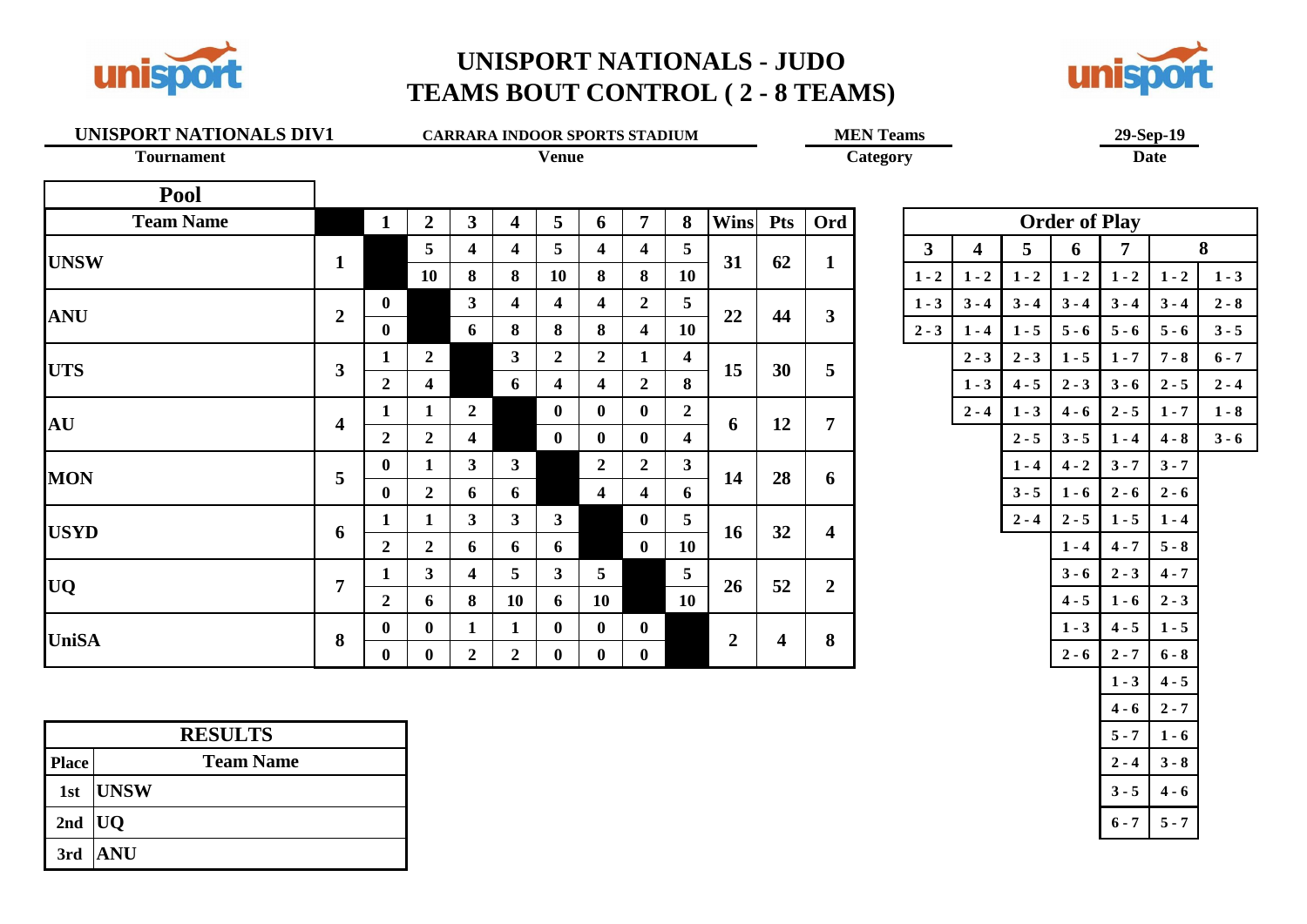

### **UNISPORT NATIONALS - JUDO TEAMS BOUT CONTROL ( 2 - 8 TEAMS)**



# **UNISPORT NATIONALS DIV1 CARRARA INDOOR SPORTS STADIUM WOMEN Teams 29-Sep-19 29-Sep-19 Date**

**Tournament Venue Category Date**

| ĺ<br>n<br>m<br>ı |
|------------------|
|                  |

| Pool             |                  |                  |                |                |                         |                |   |                |   |             |                |                         |                      |         |         |         |                 |         |         |
|------------------|------------------|------------------|----------------|----------------|-------------------------|----------------|---|----------------|---|-------------|----------------|-------------------------|----------------------|---------|---------|---------|-----------------|---------|---------|
| <b>Team Name</b> |                  | 1                | $\overline{2}$ | $3^{\circ}$    | 4                       | 5 <sup>5</sup> | 6 | $\overline{7}$ | 8 | <b>Wins</b> | <b>Pts</b>     | Ord                     | <b>Order of Play</b> |         |         |         |                 |         |         |
|                  |                  |                  | 1              | $\overline{2}$ | $\mathbf{3}$            |                |   |                |   |             | 12             | $\overline{2}$          | $\mathbf{3}$         | 4       | 5       | 6       | $\overline{7}$  | 8       |         |
| <b>USYD</b>      | $\mathbf{1}$     |                  | $\overline{2}$ | 4              | 6                       |                |   |                |   | 6           |                |                         | $1 - 2$              | $1 - 2$ | $1 - 2$ | $1 - 2$ | $1 - 2$         | $1 - 2$ | $1 - 3$ |
|                  | $\overline{2}$   | $\boldsymbol{2}$ |                | $\mathbf{3}$   | $\mathbf{3}$            |                |   |                |   | 8           | 16             | $\mathbf{1}$            | $1 - 3$              | $3 - 4$ | $3 - 4$ | $3 - 4$ | $3 - 4$         | $3 - 4$ | $2 - 8$ |
| <b>UQ</b>        |                  | $\overline{4}$   |                | 6              | 6                       |                |   |                |   |             |                |                         | $2 - 3$              | $1 - 4$ | $1 - 5$ | $5 - 6$ | $5 - 6$         | $5 - 6$ | $3 - 5$ |
| <b>UNSW</b>      | $\mathbf{3}$     | 1                | $\bf{0}$       |                | $\overline{2}$          |                |   |                |   | 3           | 6              | $\mathbf{3}$            |                      | $2 - 3$ | $2 - 3$ | $1 - 5$ | $1 - 7$         | $7 - 8$ | $6 - 7$ |
|                  |                  | $\overline{2}$   | $\mathbf{0}$   |                | $\overline{\mathbf{4}}$ |                |   |                |   |             |                |                         |                      | $1 - 3$ | $4 - 5$ | $2 - 3$ | $3 - 6$         | $2 - 5$ | $2 - 4$ |
| <b>BOND</b>      | $\boldsymbol{4}$ | $\bf{0}$         | $\mathbf{0}$   | $\mathbf{1}$   |                         |                |   |                |   | 1           | $\overline{2}$ | $\overline{\mathbf{4}}$ |                      | $2 - 4$ | $1 - 3$ | $4 - 6$ | $2 - 5$         | $1 - 7$ | $1 - 8$ |
|                  |                  | $\mathbf{0}$     | $\bf{0}$       | $\overline{2}$ |                         |                |   |                |   |             |                |                         |                      |         | $2 - 5$ | $3 - 5$ | $1 - 4$         | $4 - 8$ | $3 - 6$ |
|                  | 5                |                  |                |                |                         |                |   |                |   |             |                |                         |                      |         | $1 - 4$ | $4 - 2$ | $3 - 7$         | $3 - 7$ |         |
|                  |                  |                  |                |                |                         |                |   |                |   |             |                |                         |                      |         | $3 - 5$ | $1 - 6$ | $2 - 6$         | $2 - 6$ |         |
|                  | 6                |                  |                |                |                         |                |   |                |   |             |                |                         |                      |         | $2 - 4$ | $2 - 5$ | $1 - 5$         | $1 - 4$ |         |
|                  |                  |                  |                |                |                         |                |   |                |   |             |                |                         |                      |         |         | $1 - 4$ | $4 - 7$         | $5 - 8$ |         |
|                  | $\overline{7}$   |                  |                |                |                         |                |   |                |   |             |                |                         |                      |         |         | $3 - 6$ | $2 - 3$         | $4 - 7$ |         |
|                  |                  |                  |                |                |                         |                |   |                |   |             |                |                         |                      |         |         | $4 - 5$ | $1 - 6$         | $2 - 3$ |         |
|                  |                  |                  |                |                |                         |                |   |                |   |             |                |                         |                      |         |         | $1 - 3$ | $4 - 5$         | $1 - 5$ |         |
|                  | 8                |                  |                |                |                         |                |   |                |   |             |                |                         |                      |         |         |         | $2.6$ $2.7$ 6.8 |         |         |

|              | <b>RESULTS</b>   |
|--------------|------------------|
| <b>Place</b> | <b>Team Name</b> |
| 1st          | UQ               |
|              | 2nd $ USYD $     |
|              | $3rd$ UNSW       |

|                         |         | <b>Order of Play</b> |         |         |         |
|-------------------------|---------|----------------------|---------|---------|---------|
| $\overline{\mathbf{4}}$ | 5       | 6                    | 7       |         | 8       |
| $1 - 2$                 | $1 - 2$ | $1 - 2$              | $1 - 2$ | $1 - 2$ | $1 - 3$ |
| $3 - 4$                 | $3 - 4$ | $3 - 4$              | $3 - 4$ | $3 - 4$ | $2 - 8$ |
| $1 - 4$                 | $1 - 5$ | $5 - 6$              | $5 - 6$ | $5 - 6$ | $3 - 5$ |
| $2 - 3$                 | $2 - 3$ | $1 - 5$              | $1 - 7$ | $7 - 8$ | $6 - 7$ |
| $1 - 3$                 | $4 - 5$ | $2 - 3$              | $3 - 6$ | $2 - 5$ | $2 - 4$ |
| $2 - 4$                 | $1 - 3$ | $4 - 6$              | $2 - 5$ | $1 - 7$ | $1 - 8$ |
|                         | $2 - 5$ | $3 - 5$              | $1 - 4$ | $4 - 8$ | $3 - 6$ |
|                         | $1 - 4$ | $4 - 2$              | $3 - 7$ | $3 - 7$ |         |
|                         | $3 - 5$ | $1 - 6$              | $2 - 6$ | $2 - 6$ |         |
|                         | $2 - 4$ | $2 - 5$              | $1 - 5$ | $1 - 4$ |         |
|                         |         | $1 - 4$              | $4 - 7$ | $5 - 8$ |         |
|                         |         | $3 - 6$              | $2 - 3$ | $4 - 7$ |         |
|                         |         | $4 - 5$              | $1 - 6$ | $2 - 3$ |         |
|                         |         | $1 - 3$              | $4 - 5$ | $1 - 5$ |         |
|                         |         | $2 - 6$              | $2 - 7$ | $6 - 8$ |         |
|                         |         |                      | $1 - 3$ | $4 - 5$ |         |
|                         |         |                      | $4 - 6$ | $2 - 7$ |         |
|                         |         |                      | $5 - 7$ | $1 - 6$ |         |
|                         |         |                      | $2 - 4$ | $3 - 8$ |         |
|                         |         |                      | $3 - 5$ | $4 - 6$ |         |
|                         |         |                      | $6 - 7$ | $5 - 7$ |         |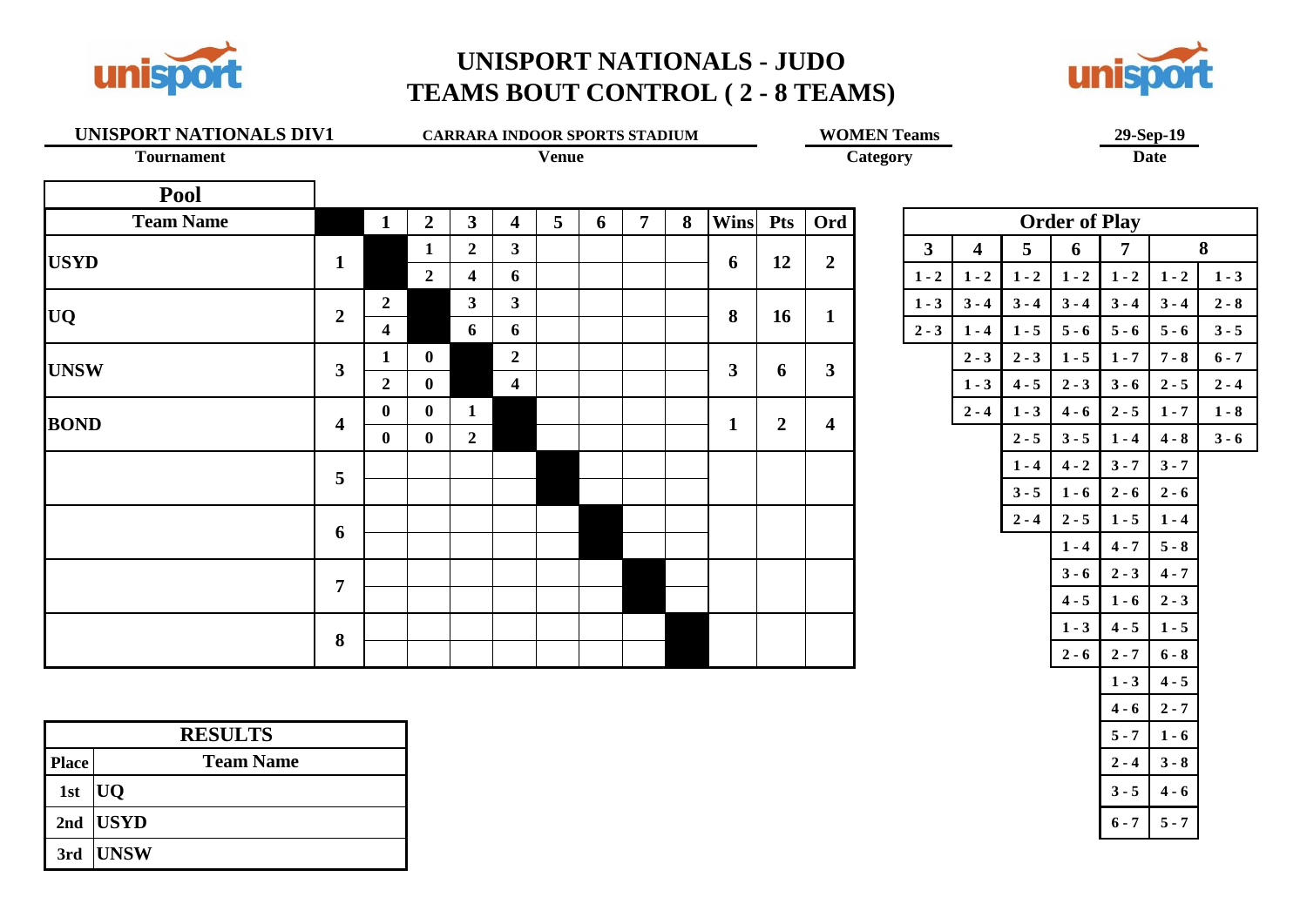



| UNISPORT NATIONALS DIV1 | <b>CARRARA INDOOR SPORTS STADIUM</b> |                |           |                  |          |                  | <b>Mens</b> |                | <b>O</b> 100 | 29.Sep-19               |  |  |
|-------------------------|--------------------------------------|----------------|-----------|------------------|----------|------------------|-------------|----------------|--------------|-------------------------|--|--|
| <b>Tournament</b>       |                                      | <b>Venue</b>   |           |                  |          |                  | Category    |                | Weight       | <b>Date</b>             |  |  |
| <b>Competitor Name</b>  | Uni                                  |                | 1         | $\overline{2}$   | 3        | Wins Pts Ord     |             |                |              | Order of<br><b>Play</b> |  |  |
| <b>Grant Vickery</b>    | <b>USQ</b>                           |                |           | $\boldsymbol{0}$ | $\bf{0}$ | $\boldsymbol{0}$ | 0           | 3              |              | $1 - 2$                 |  |  |
| <b>Kurt Lewis</b>       | <b>USYD</b>                          | $\overline{2}$ | <b>10</b> |                  | 10       | $\overline{2}$   | 20          | 1              |              | $1 - 3$                 |  |  |
| <b>Xavier Barker</b>    | <b>MON</b>                           | 3              | 10        | $\mathbf{0}$     |          |                  | 10          | $\overline{2}$ |              | $2 - 3$                 |  |  |

| <b>RESULTS</b> |                        |                   |  |  |  |  |  |
|----------------|------------------------|-------------------|--|--|--|--|--|
| <b>Place</b>   | <b>Competitor Name</b> | <b>University</b> |  |  |  |  |  |
|                | 1st   Kurt Lewis       | <b>USYD</b>       |  |  |  |  |  |
|                | 2nd Xavier Barker      | <b>MON</b>        |  |  |  |  |  |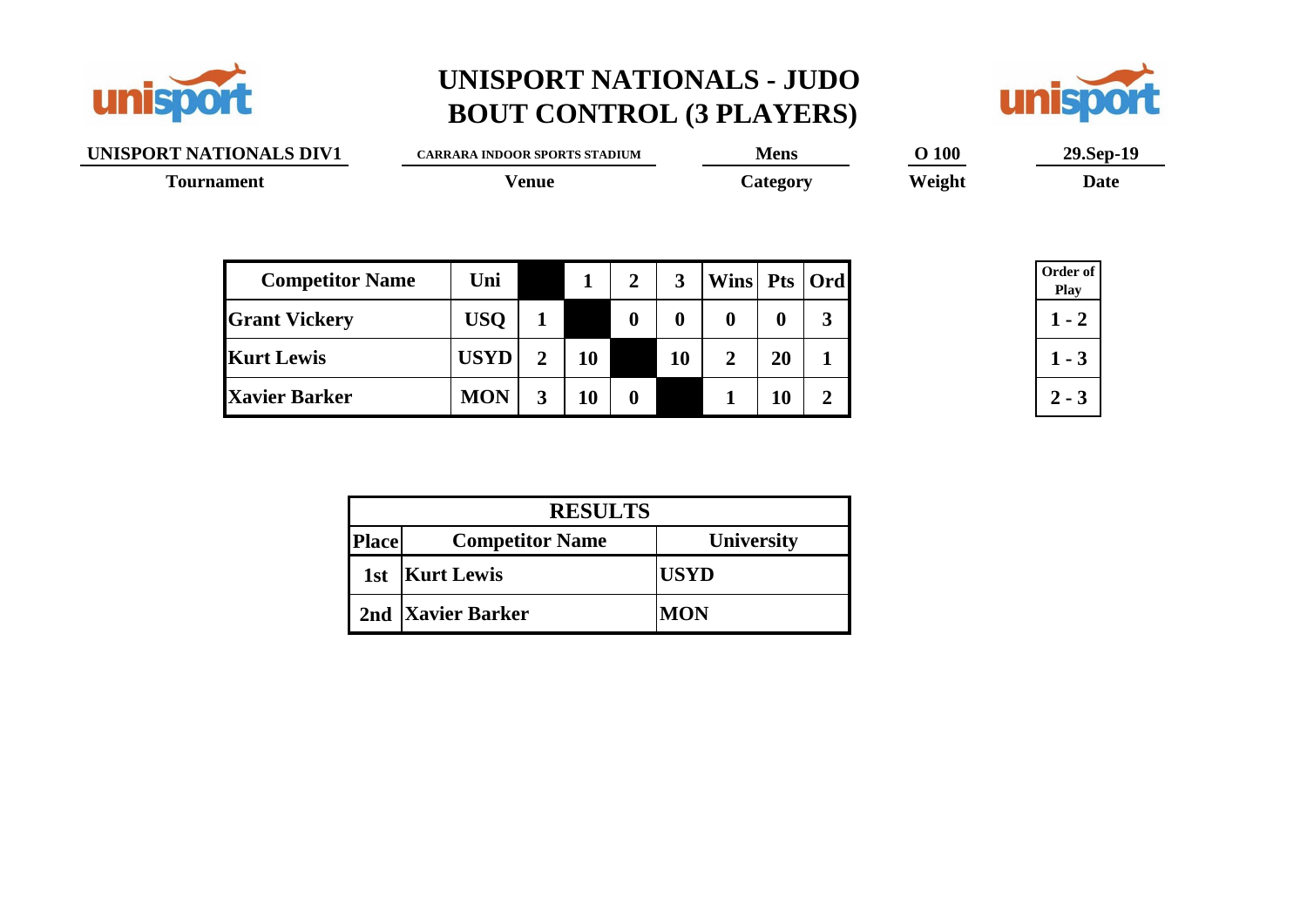





|              | <b>RESULTS</b>             |                   |  |  |  |  |  |
|--------------|----------------------------|-------------------|--|--|--|--|--|
| <b>Place</b> | <b>Competitor Name</b>     | <b>University</b> |  |  |  |  |  |
| 1st          | <b>Kurt Michl (ANU)</b>    | <b>ANU</b>        |  |  |  |  |  |
| 2nd          | <b>Andrew Nguyen (MON)</b> | <b>MON</b>        |  |  |  |  |  |
| 3rd          | <b>Zongting Han (ANU)</b>  | <b>ANU</b>        |  |  |  |  |  |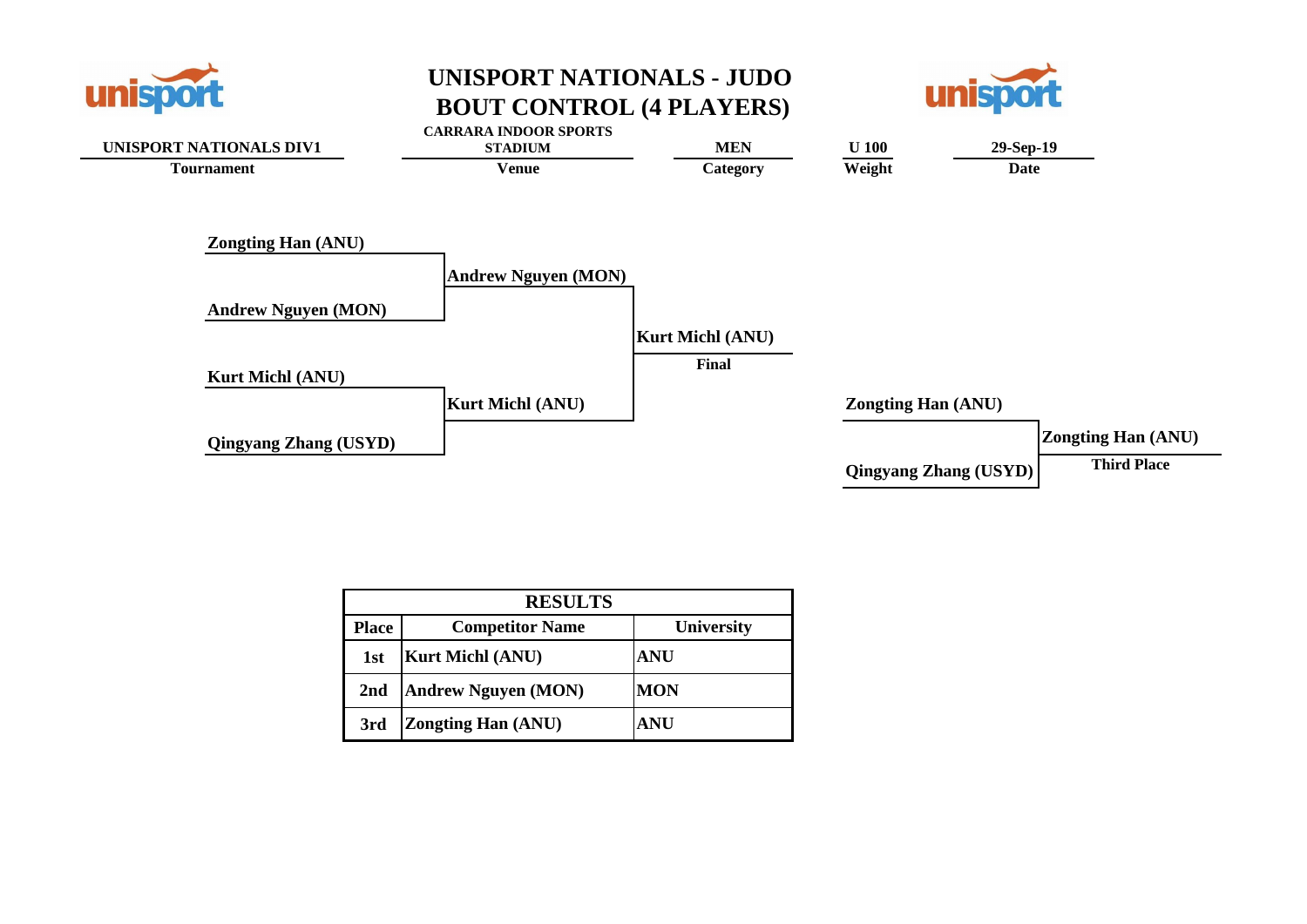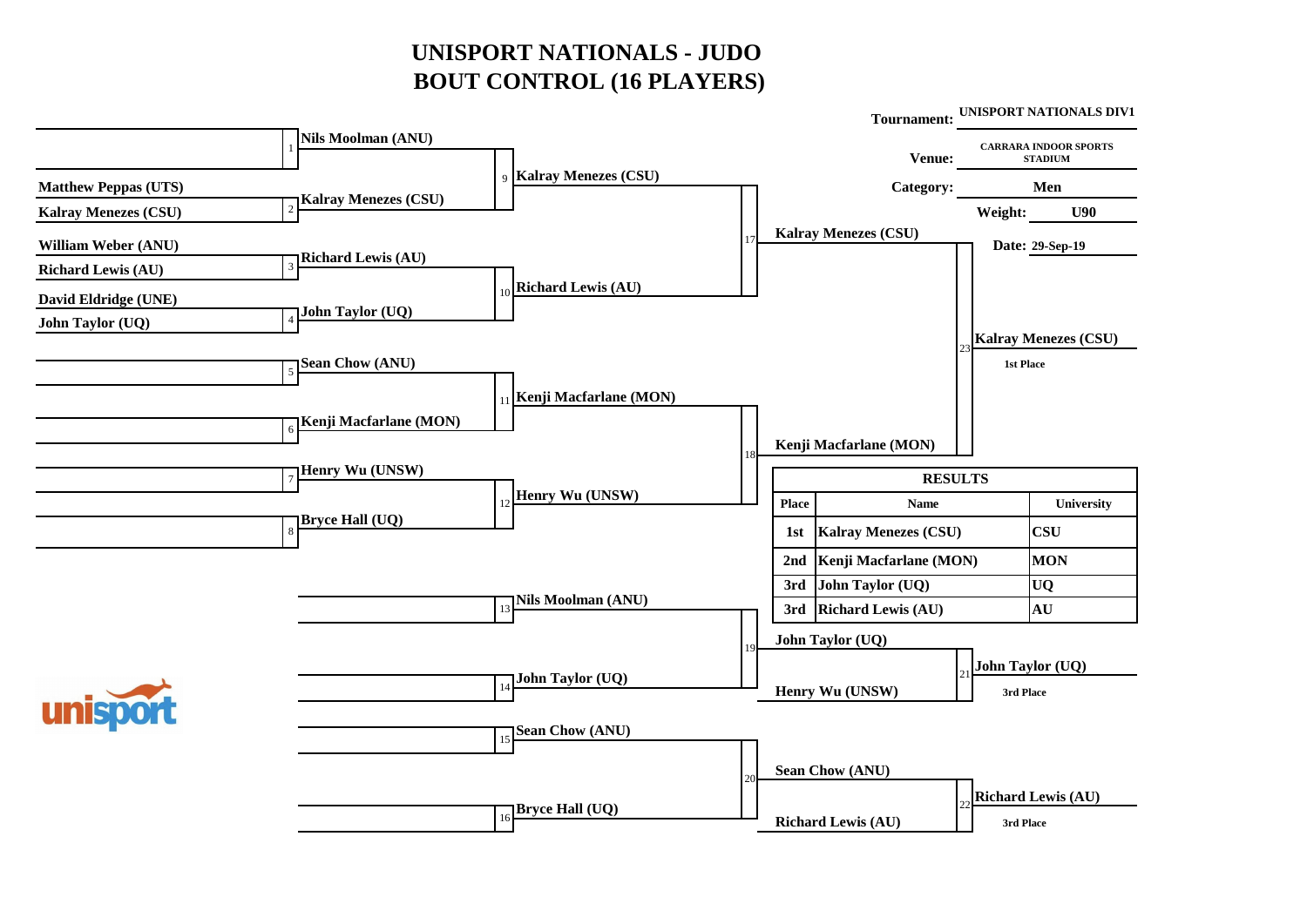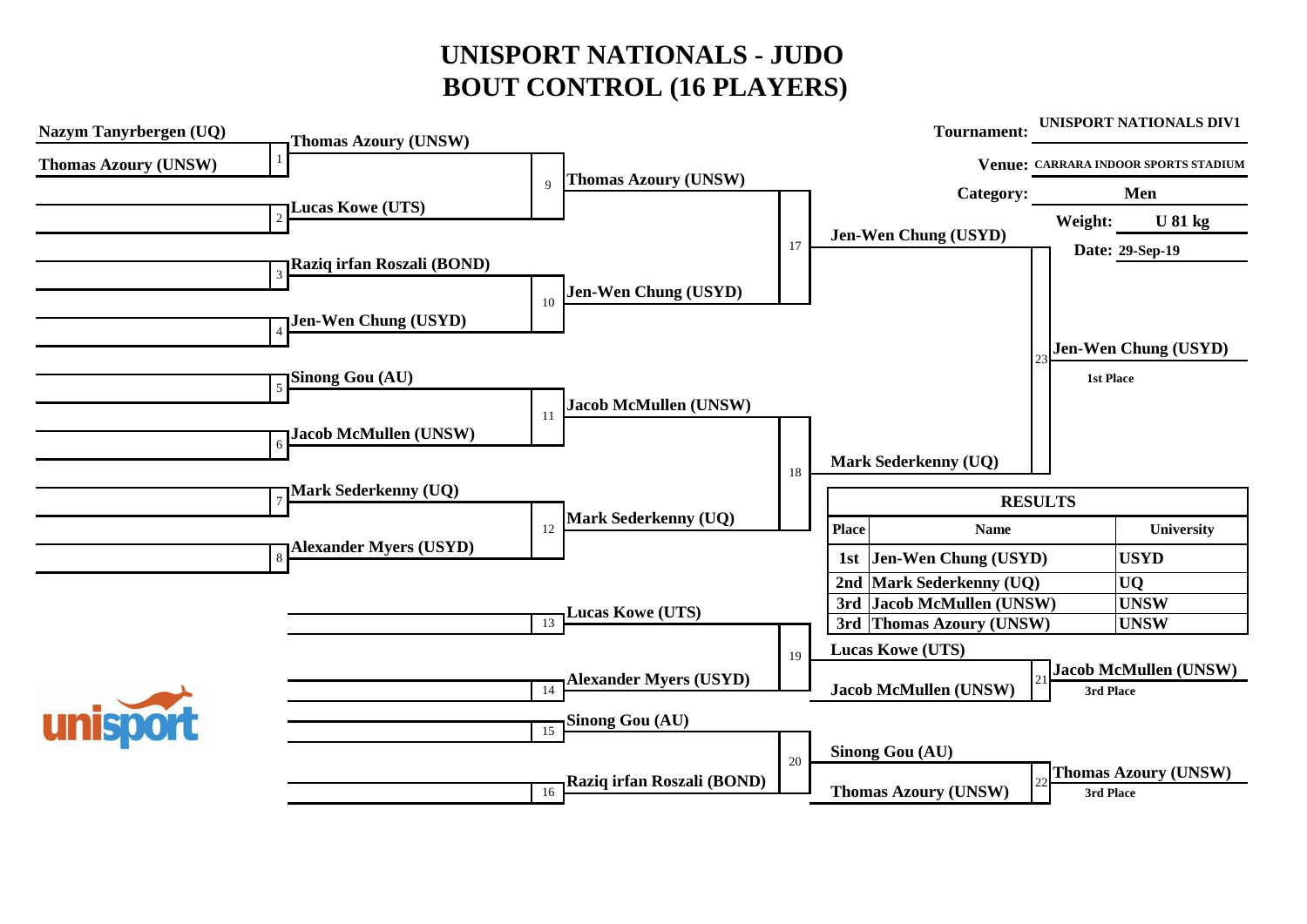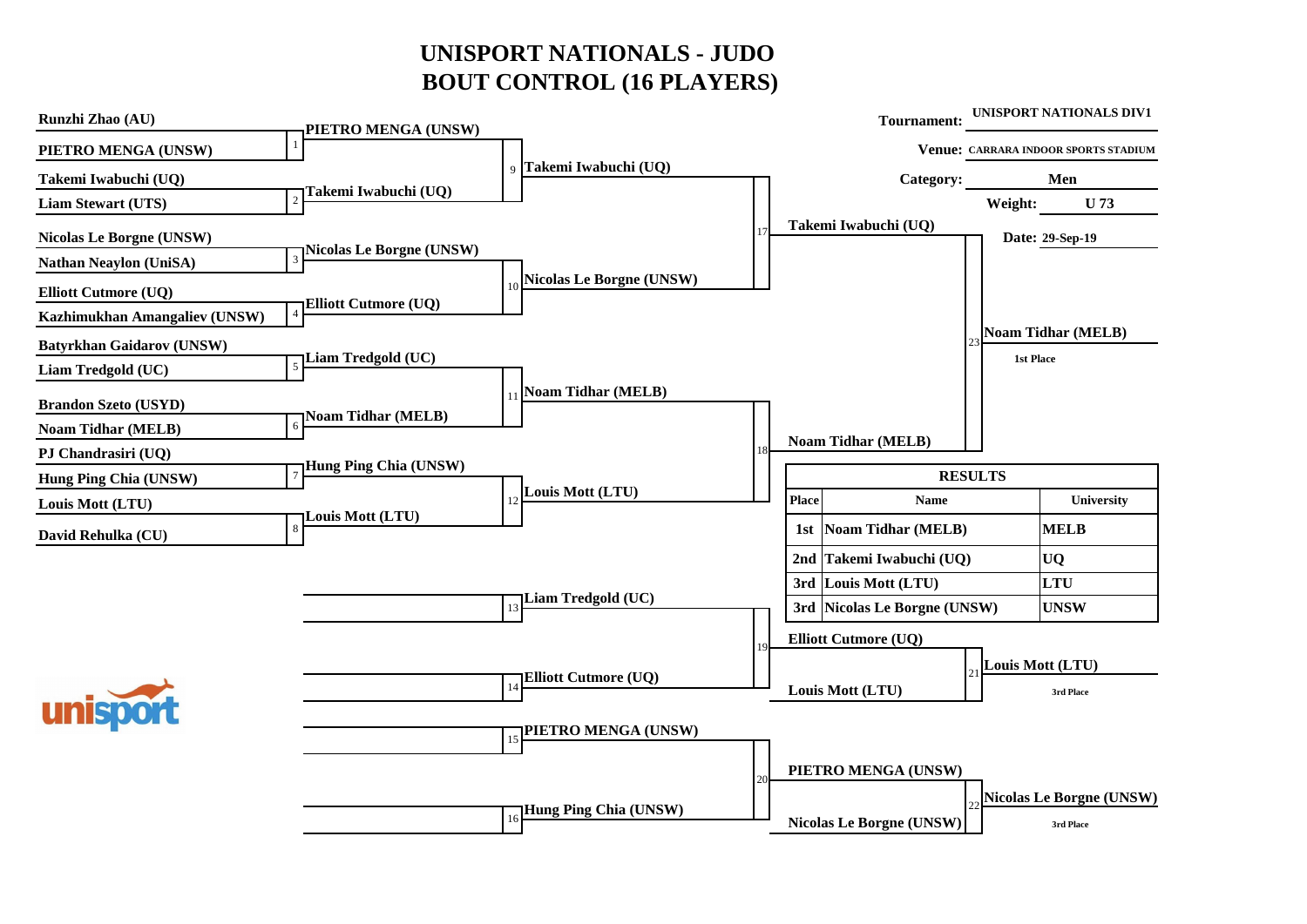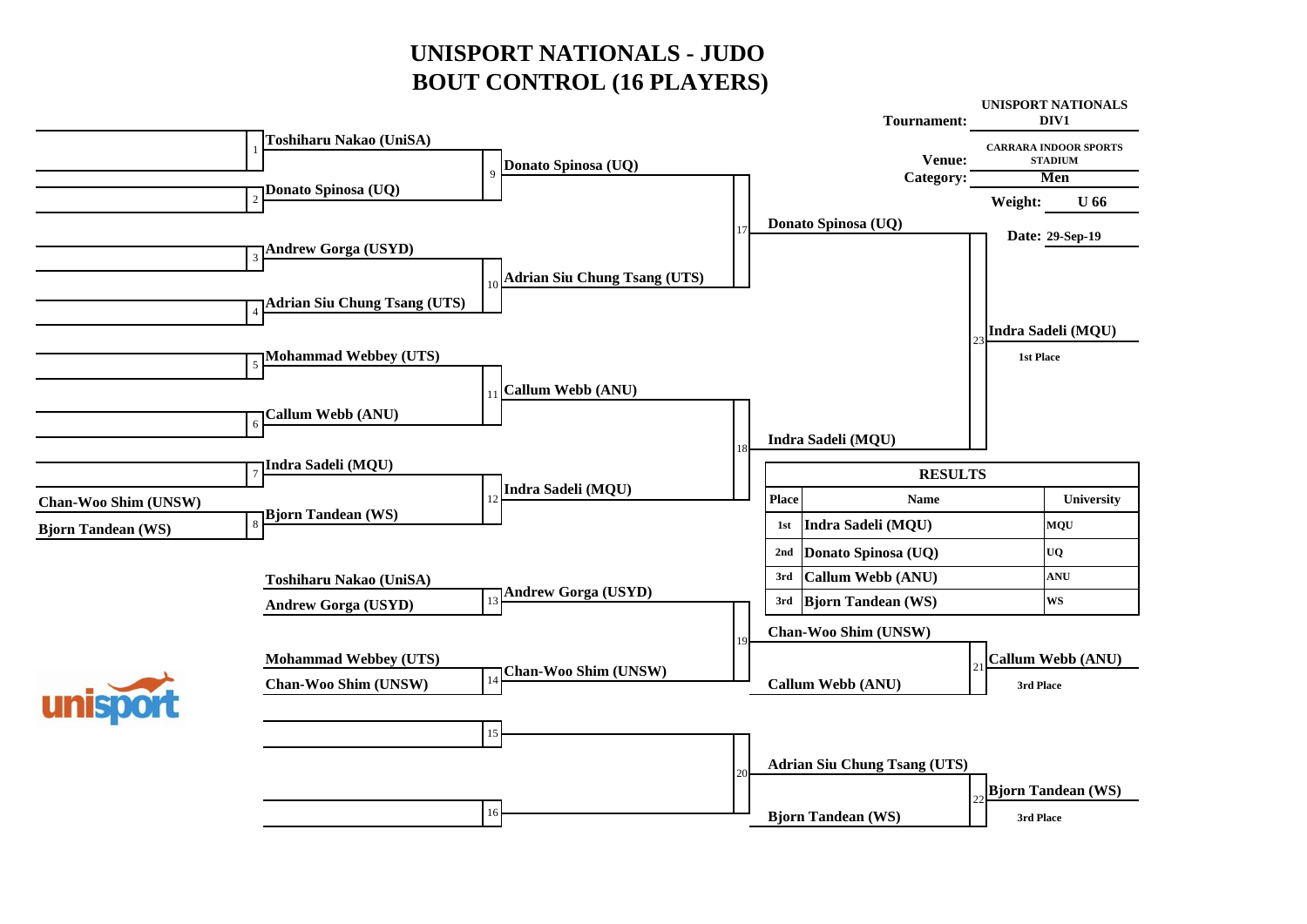![](_page_10_Picture_0.jpeg)

#### **UNISPORT NATIONALS**

**Tournament:**

**DIV1**

![](_page_10_Figure_4.jpeg)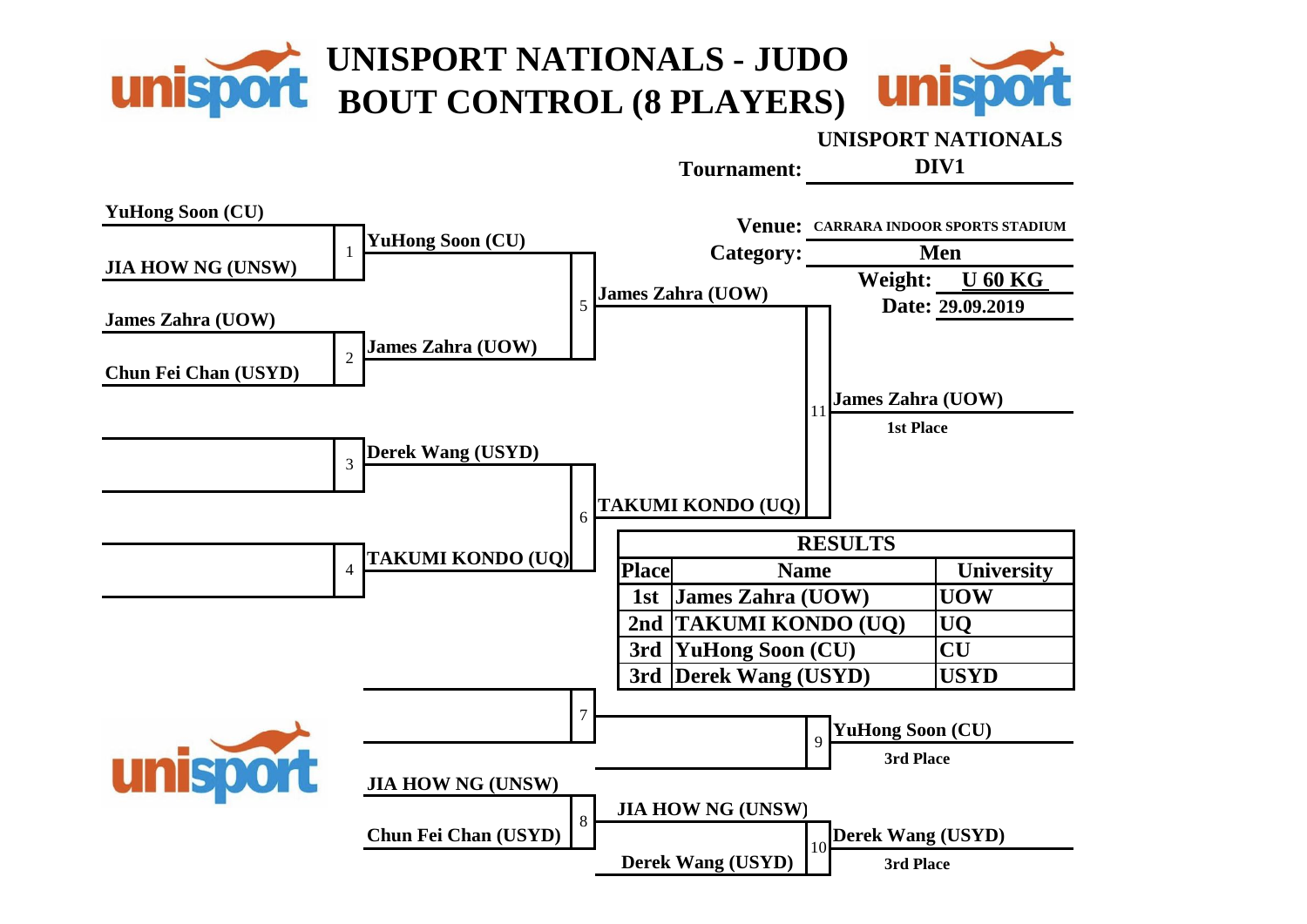![](_page_11_Picture_0.jpeg)

![](_page_11_Picture_2.jpeg)

| UNISPORT NATIONALS DIV1 |  | <b>CARRARA INDOOR SPORTS STADIUM</b> |                |    |                  |                  | womens           |                  |                | <b>O63</b> | 29.Sep-19 |             |  |
|-------------------------|--|--------------------------------------|----------------|----|------------------|------------------|------------------|------------------|----------------|------------|-----------|-------------|--|
| <b>Tournament</b>       |  | Venue                                |                |    |                  |                  | Category         |                  |                | Weight     |           | <b>Date</b> |  |
|                         |  |                                      |                |    |                  |                  |                  |                  |                |            |           |             |  |
|                         |  |                                      |                |    |                  |                  |                  |                  |                |            |           | Order of    |  |
| <b>Competitor Name</b>  |  | Uni                                  |                | -1 | $\overline{2}$   | 3                | Wins Pts   Ord   |                  |                |            |           | <b>Play</b> |  |
| <b>Martha Munro</b>     |  | <b>USYD</b>                          |                |    | $\boldsymbol{0}$ | $\boldsymbol{0}$ | $\boldsymbol{0}$ | $\boldsymbol{0}$ | 3              |            |           | $1 - 2$     |  |
| Pooja Dhopeshwar        |  | <b>UTS</b>                           | $\overline{2}$ | 10 |                  | $\boldsymbol{0}$ |                  | 10               | $\overline{2}$ |            |           | $1 - 3$     |  |
| <b>Abigail Paduch</b>   |  | <b>ACU</b>                           | 3              | 10 | <b>10</b>        |                  |                  | 20               |                |            |           | $2 - 3$     |  |
|                         |  |                                      |                |    |                  |                  |                  |                  |                |            |           |             |  |

| <b>RESULTS</b> |                        |            |  |  |  |  |  |
|----------------|------------------------|------------|--|--|--|--|--|
| <b>Place</b>   | <b>Competitor Name</b> | University |  |  |  |  |  |
| 1st            | <b>Abigail Paduch</b>  | ACU        |  |  |  |  |  |
|                | 2nd Pooja Dhopeshwar   | UTS        |  |  |  |  |  |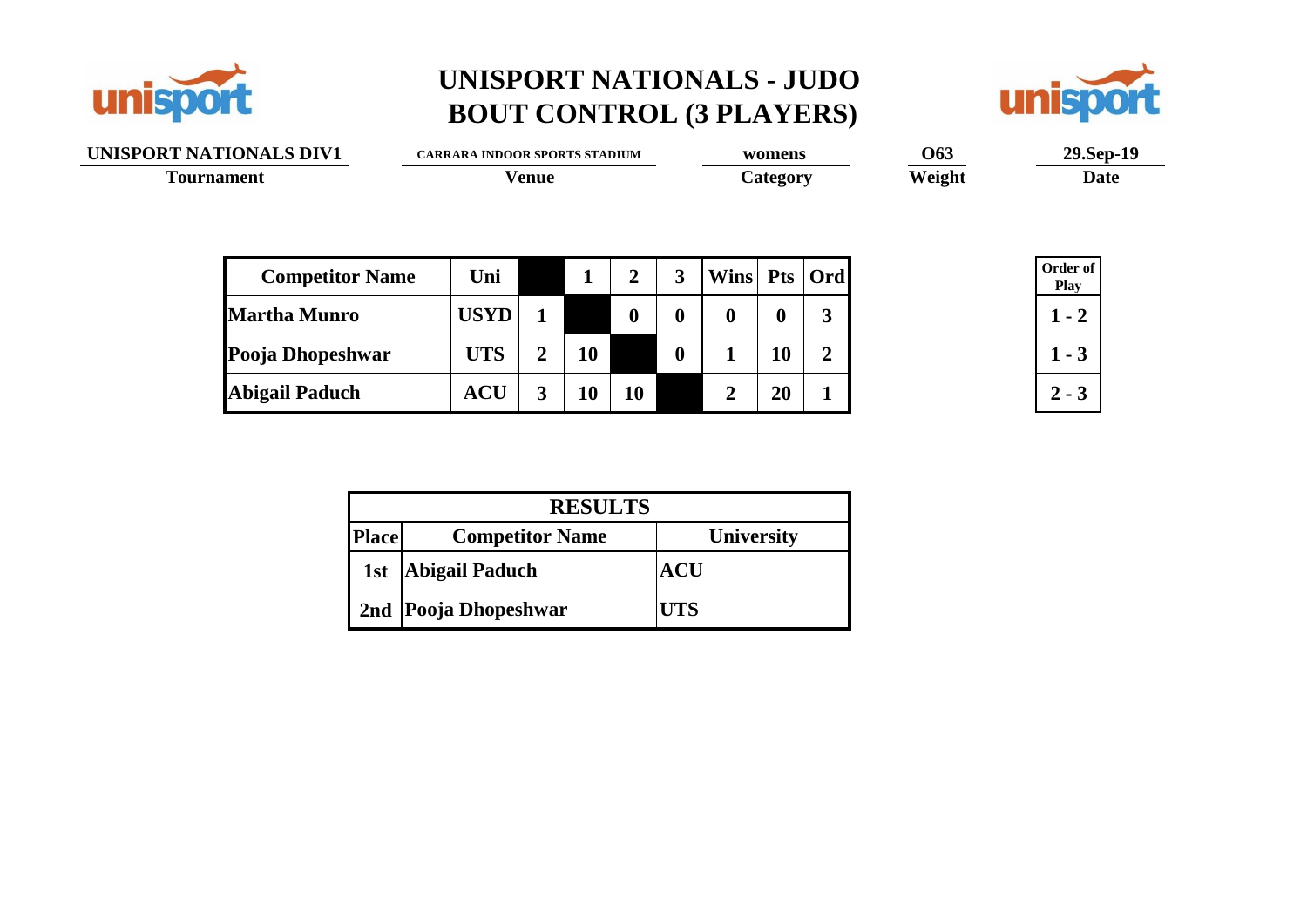![](_page_12_Picture_0.jpeg)

![](_page_12_Picture_2.jpeg)

#### **UNISPORT NATIONALS**

![](_page_12_Figure_4.jpeg)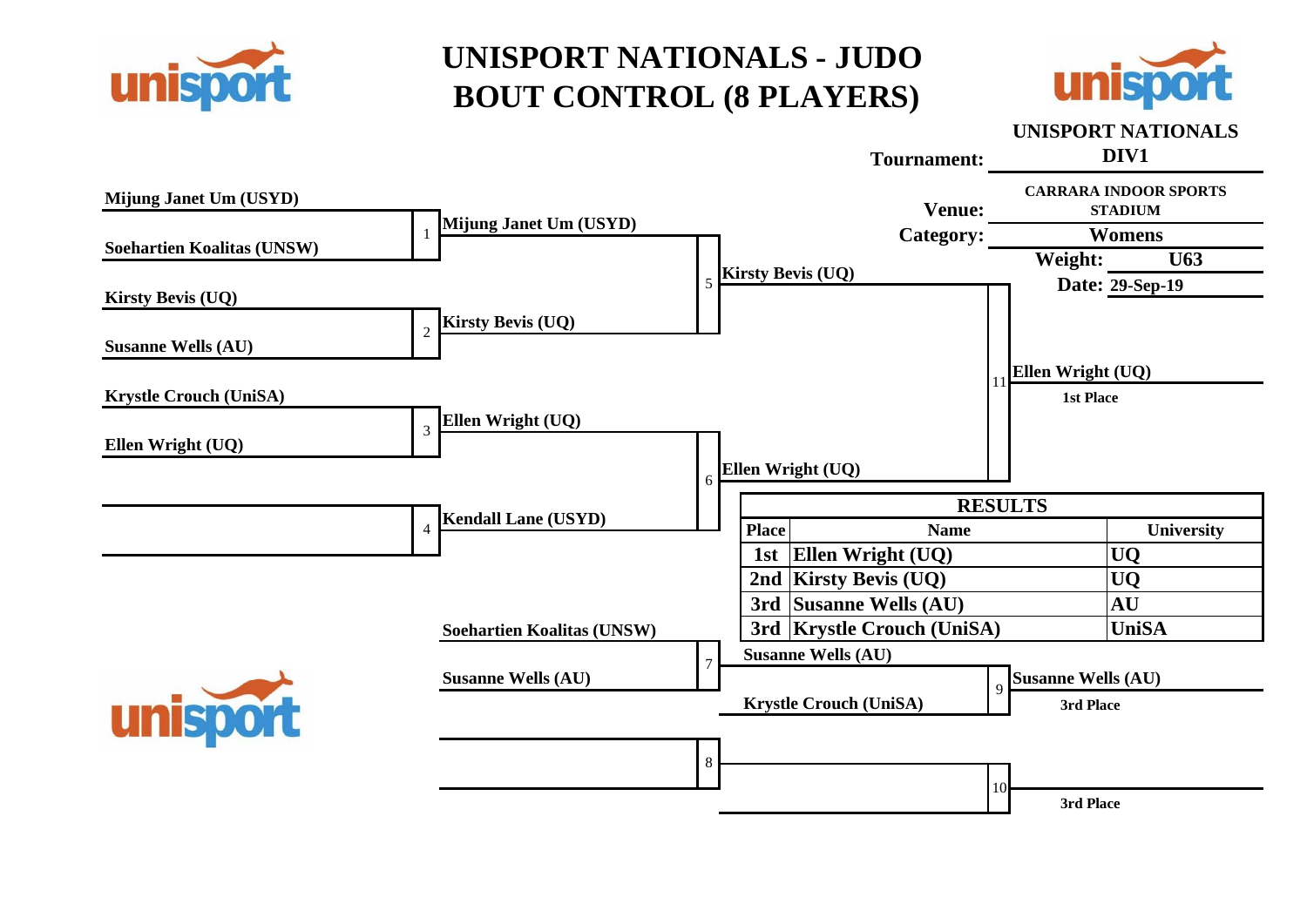![](_page_13_Picture_0.jpeg)

![](_page_13_Picture_2.jpeg)

#### **Tournament: Vivian Chua (UQ) UNISPORT NATIONALS DIV1 Venue: CARRARA INDOOR SPORTS STADIUM** 1 **Vivian Chua (UQ) Sivasaaini Sivakumaran (BOND) Category: Womens** 5 **Nina Takenaka (UNSW) Weight: U57 Mary Antonuccio (USYD) Date: 29-Sep-19** 11 **Nina Takenaka (UNSW)** <sup>2</sup> **Nina Takenaka (UNSW) Nina Takenaka (UNSW) Amaris Jiang (USYD) 1st Place Amaris Jiang (USYD)** <sup>3</sup> **Marisa Griffiths (BOND)** 6 **Amaris Jiang (USYD) Yu Yan See (UQ) RESULTS** 4 **Place Name Definitive COV Place Name Place Name Definitive Definitive Definitive Place Place Place Place Place Place Place Place Place Place Place Place Place Place Place 1st Nina Takenaka (UNSW) UNSW 2nd Amaris Jiang (USYD) USYD 3rd Mary Antonuccio (USYD) USYD Sivasaaini Sivakumaran (BOND) 3rd Marisa Griffiths (BOND) BOND** 7 **Mary Antonuccio (USYD) Mary Antonuccio (USYD)**<br>Marisa Griffiths (BOND) 9<br>Marisa Griffiths (BOND) 3rd Place **3rd Place Marisa Griffiths (BOND)** 8 10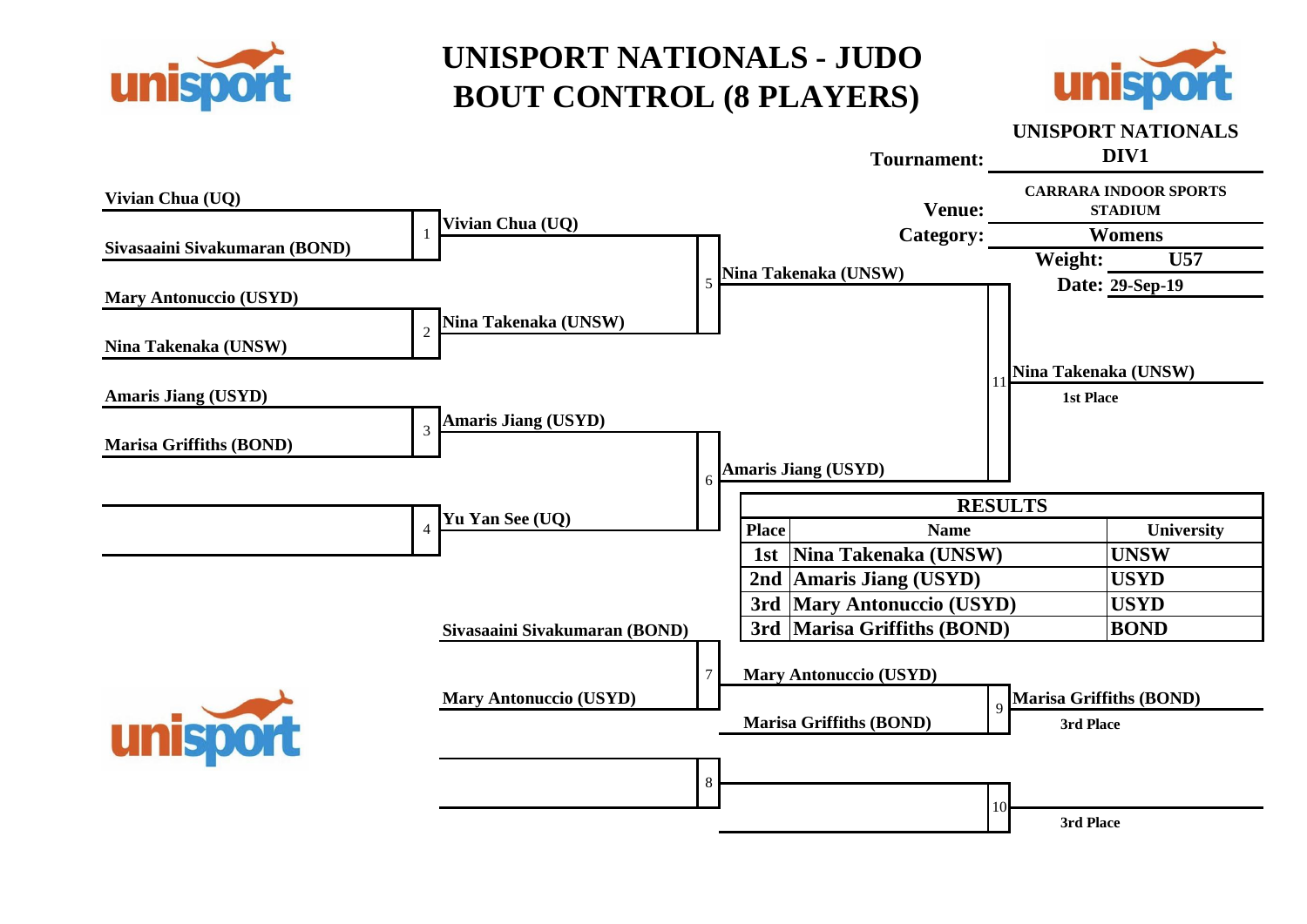![](_page_14_Picture_0.jpeg)

![](_page_14_Picture_2.jpeg)

| UNISPORT NATIONALS DIV1 | <b>CARRARA INDOOR SPORTS STADIUM</b> | Women    | U52    | $29-Sep-19$ |
|-------------------------|--------------------------------------|----------|--------|-------------|
| <b>Tournament</b>       | <b>Venue</b>                         | Category | Weight | Date        |
|                         |                                      |          |        |             |

| <b>Competitor Name</b> | Uni         |              |    | ◠                |    | Wins Pts   Ord |    |   |
|------------------------|-------------|--------------|----|------------------|----|----------------|----|---|
| <b>Wanyu Lin</b>       | <b>UNSW</b> |              |    | $\boldsymbol{0}$ | 10 |                | 10 | 2 |
| <b>Charisma Taylor</b> | UQ          | 车            | 10 |                  | 10 |                | 20 |   |
| <b>Stephanie Young</b> | <b>USYD</b> | $\mathbf{r}$ |    | $\bf{0}$         |    |                |    |   |

| Order of<br>Play |  |  |  |  |  |
|------------------|--|--|--|--|--|
| 2                |  |  |  |  |  |
|                  |  |  |  |  |  |
|                  |  |  |  |  |  |

|              | <b>RESULTS</b>         |                   |  |  |  |  |  |
|--------------|------------------------|-------------------|--|--|--|--|--|
| <b>Place</b> | <b>Competitor Name</b> | <b>University</b> |  |  |  |  |  |
|              | 1st   Charisma Taylor  | l 10 1            |  |  |  |  |  |
|              | 2nd   Wanyu Lin        | <b>UNSW</b>       |  |  |  |  |  |